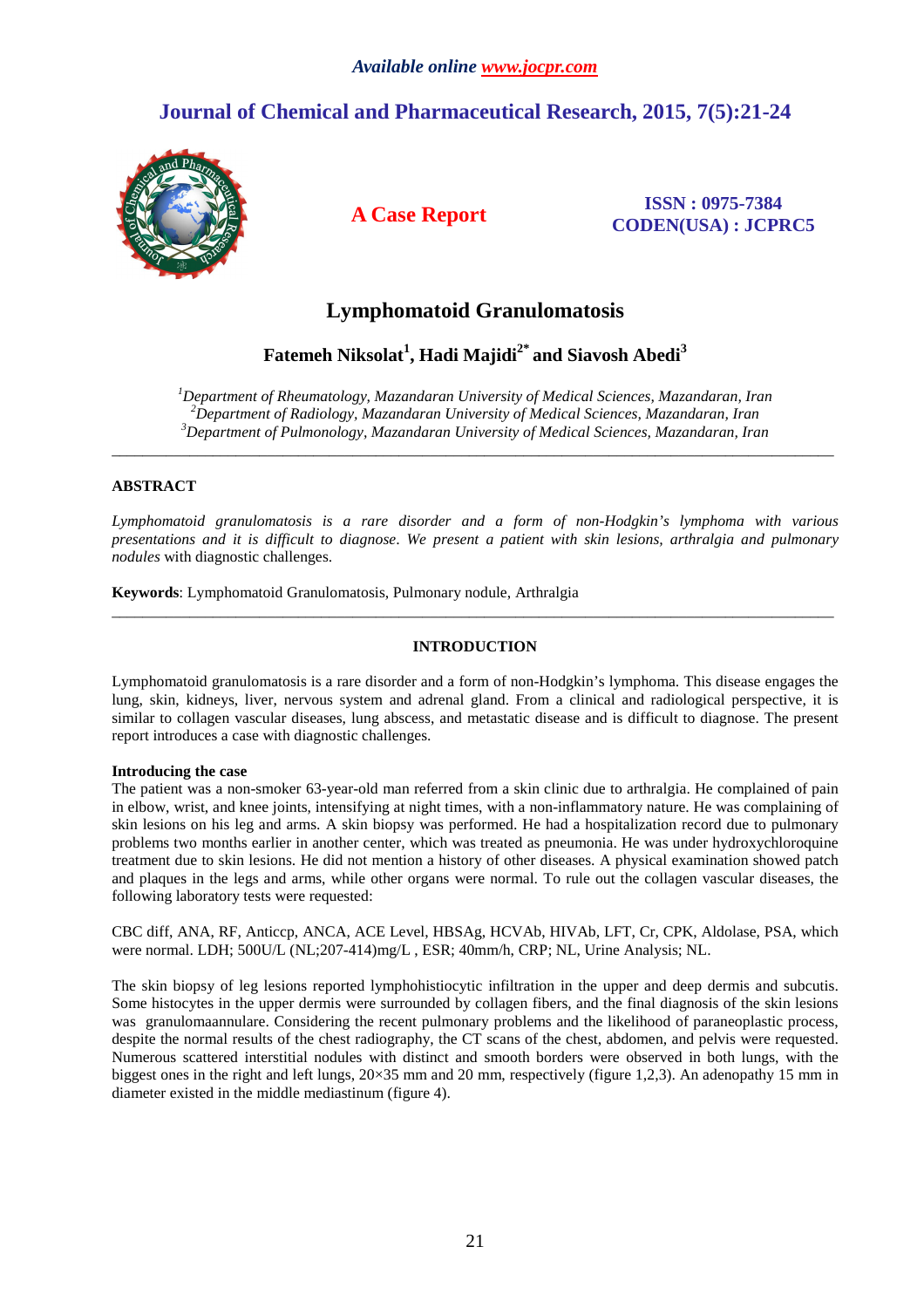

Figure 1: Pulmonary nodules **Figure 2: Pulmonary nodules** 





*\_\_\_\_\_\_\_\_\_\_\_\_\_\_\_\_\_\_\_\_\_\_\_\_\_\_\_\_\_\_\_\_\_\_\_\_\_\_\_\_\_\_\_\_\_\_\_\_\_\_\_\_\_\_\_\_\_\_\_\_\_\_\_\_\_\_\_\_\_\_\_\_\_\_\_\_\_\_*

Figure3: Pulmonary nodules Figure4: Mediastinal adenopathy

An adenopathy 15 mm in diameter existed in the middle mediastinum (figure 4).

A solid heterogeneous mass with uneven and lobulated borders with the approximate size of 40×25 mm existed in the abdomen and pelvis inside the right adrenal gland (figure 5).



**Figure 5: Right adrenal mass**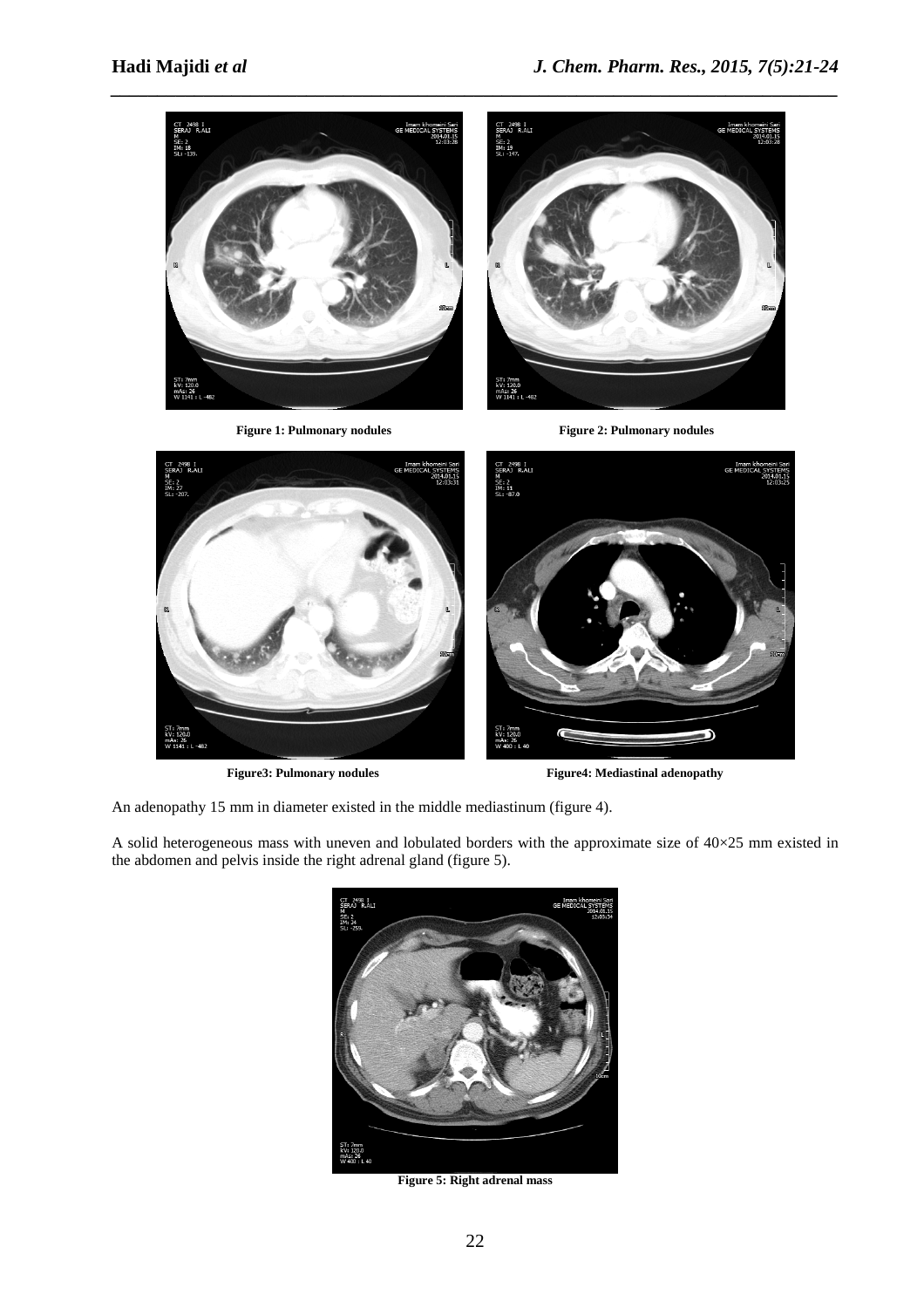To rule out gastrointestinal problems and malignancy, an endoscopy was performed, which showed normal results; so were the results of testes and ultrasonography of thyroid. To rule out endocarditis, the echocardiogram of the heart was showed no evidence for it. The probable diagnosis of lung cancer with metastasis was considered for which bronchoscopy and bronchoalveolar lavage (BAL) were performed. Bronchoscopy was normal, and in the BAL sample, an acute inflammatory process in the chronic inflammatory process was reported (the inflammatory cell included 75% macrophages and 15% lymphocytes and accessional PMN 10 %). Transthoracic CT- guided biopsy was performed on the biggest nodule of the right lung. Moderate multifocalin filtration of lymphocytes with the lesser degree of the infiltration of neutrophil and eosinophils along with carbon-laden macrophages were reported in the pathology report of chronic inflammation.

*\_\_\_\_\_\_\_\_\_\_\_\_\_\_\_\_\_\_\_\_\_\_\_\_\_\_\_\_\_\_\_\_\_\_\_\_\_\_\_\_\_\_\_\_\_\_\_\_\_\_\_\_\_\_\_\_\_\_\_\_\_\_\_\_\_\_\_\_\_\_\_\_\_\_\_\_\_\_*

A whole body bone scan was performed due to joint pain, which did not show any evidence for malignancy or metastasis. As a result of failure to find a definitive diagnosis, the patient was recommended to perform an open lung biopsy, which was performed in another center. The section reveal fragments of tissue including pulmonary parenchyma with a lesion. It is composed of polymorphic infiltration predominantly small lymphoid cells at time with cleaved nuclei, mixed with scattered eosinophils and plasma cells. Lymphoid cells infiltrated into vessels wall, obliterated their lumens. They are more populated around vessels, and lesions contains extensive necrosis. IHC stains for CD20 in scattered follicular aggregates and for CD3 in intervening small lymphocytes and for ki67 in about 15%-20% in less active areas.

The pathology results indicated angiocentric immunoproliferative disorder, polymorphic type grade 1(Lymphomatoid granulomatosis).

Lung involvement

### **DISCUSSION**

Lymphomatoid granulomatosis is a rare disease and a form of B-cell lymphoma associated with angiocenteric lymphocytes and vascular damage, which usually engages the lung, as well as, skin, kidney, liver, spleen, adrenal, eyes, and central nervous system (1-2). This disease is a form of non-Hodgkin's lymphoma, involving men, two times as much as women, usually occurring in the 30-50 year age group (2).

The Epstein-Barr virus was found in most cases of Lymphomatoid granulomatosis, but the real etiology is unknown (1-3-4-5). The most common symptoms of the disease include cough, fever, and skin lesions. Patients might complain of weight loss, chest pain and dyspnea. Its most common radiological manifestation is multiple pulmonary nodules observed in 80% of cases.as these lesions can rapidly progress and cavitate, PLG often resembles granulomatosis with polyangitis (Wegener's granulomatosis) or metastasis. These nodules might disappear or migrate and cause the reversed halo sign with ground-glass opacities in the central part surrounded by a denser consolidation. Pleural effusion and mediastinal lymphadenopathy are observed in25% and 60% of CT scans respectively (6). Other less common radiological manifestations include coarse linear opacities in bronchovascular bundles and thin-wall cysts (7). Other features of this disease stated in articles include large necrotic tumor in the upper lobe of the left lung (8), idiopathic interstitial pneumonia (9), a nodule or single lung mass (10-11-12), and lung abscess (13). A biopsy is necessary for a definitive diagnosis. The classic biopsy triad is observed as mixed lymphoid infiltration, lymphoid infiltration in the artery wall and limited are as of necrosis.

IHC shows numerous reactive T-cells and different stages of malignant B-cells, which histologically come in three degrees as follows (2-6).

Grade 1: Few positive B-cell EBV are found Grade 2: The number of positive B-cell EBV increases. Grade 3: It is a form of diffuse large B*-*cell lymphoma

The treatment includes the following:

- 1- Systemic steroids with cyclophosphamide
- 2- Interferon alfa*-*2b
- 3- Combination CHOP chemotherapy regimen
- 4- Rituximab
- 5- Rituximab combined with CHOP chemotherapy regimen
- 6- Autologous bone marrow transplantation after high-dose chemotherapy